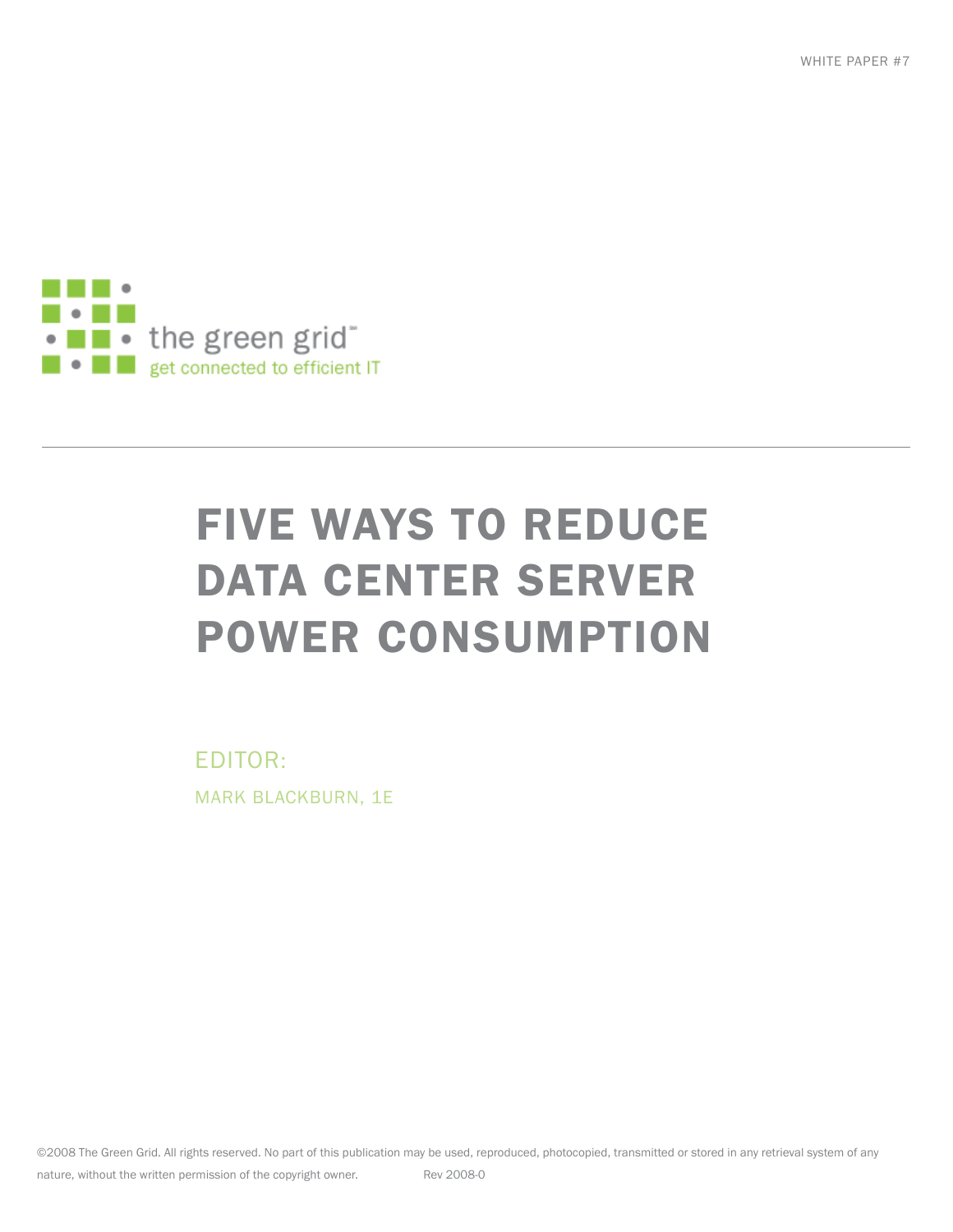## ABSTRACT

A significant reduction in energy usage can be made by moving away from a mindset that all servers have to be powered on at all times regardless of use, to one where a service is always available regardless of server state. With use of the commonly available tools, server energy consumption can be reduced without impacting ongoing operations, capital budgets or system reliability.

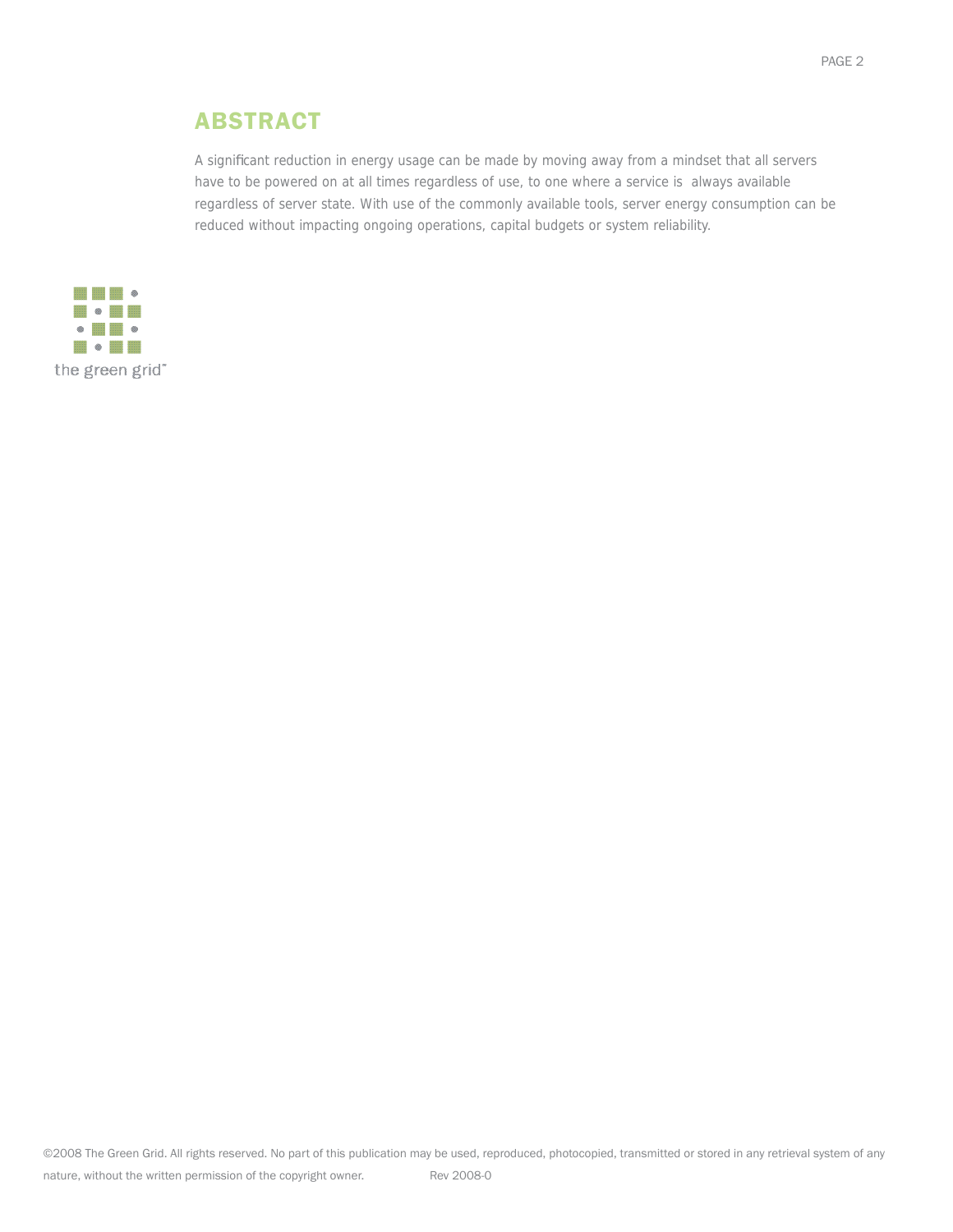# **TABLE OF CONTENTS**

| APPENDIX A: HOW TO ENABLE P-STATE SUPPORT IN THE MOST PREVALENT SERVER OPERATING |
|----------------------------------------------------------------------------------|
|                                                                                  |

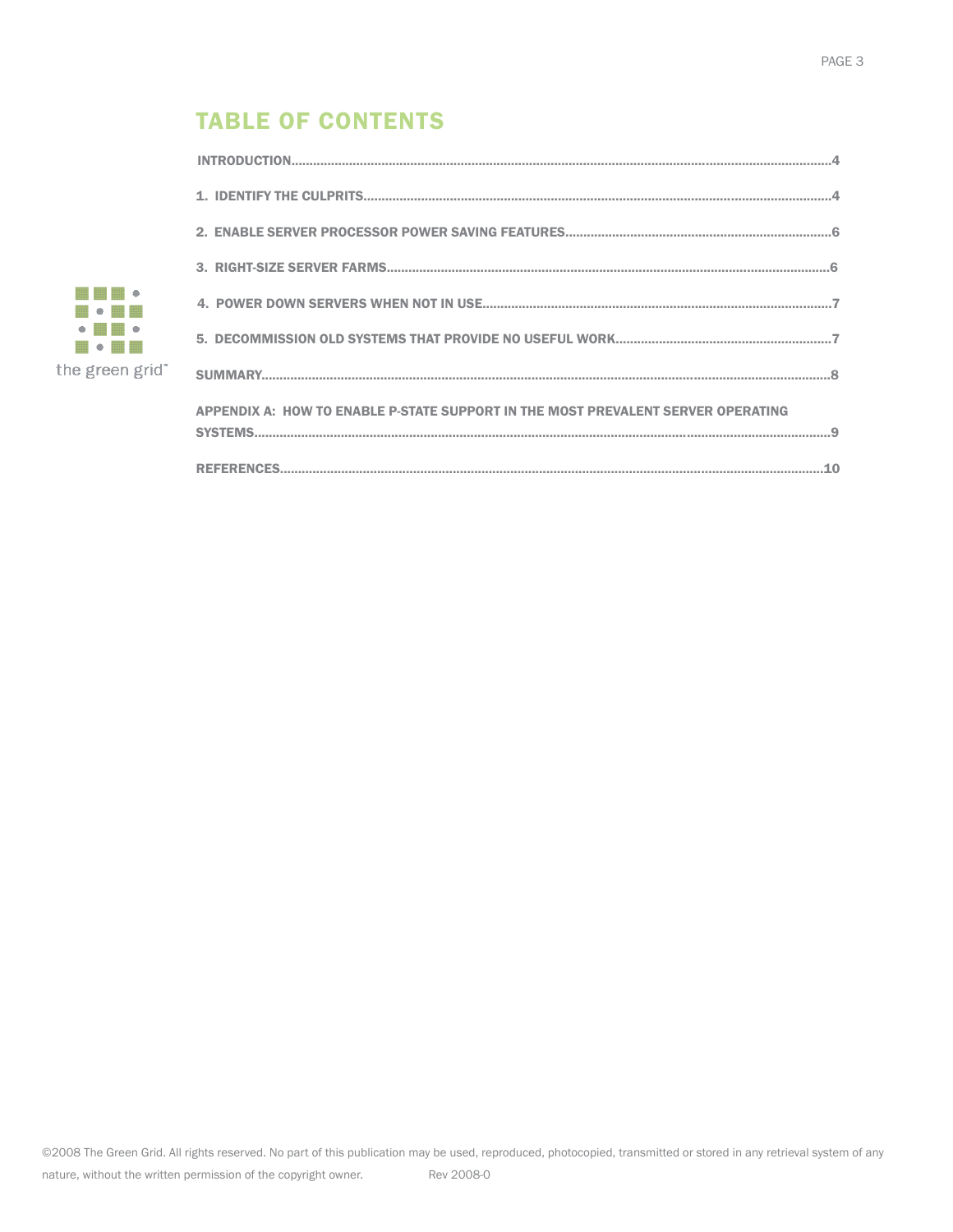## INTRODUCTION

This document only addresses changes that can be made at the server1 level. Other white papers from The Green Grid will address power, cooling, airflow, consolidation, virtualization and a host of other mechanisms to increase efficiency elsewhere in the data center. Reducing energy use at the point of consumption (the server) provides benefits at all other levels by reducing load on power and cooling facilities which in turn reduces their own energy use.



The bulk of installed servers in data centers today consists of x86 commodity servers. These servers consume much2 of the power allocated to IT server equipment. Therefore, the x86 servers present the largest opportunity for saving power in the data center. A significant reduction in energy usage can be realized if data center professionals move away from a mindset that all servers need to be powered on at all times.

The conventional wisdom is that servers must be kept running 24x7x52 because restarting them poses a potential downtime risk. However, research data suggests that this perception is false. Mean Time Between Failure (MTBF) statistics for components are now measured in hundreds of thousands to millions of hours.

In a series of 3 laboratory tests over a 5 month period, a total of 123 servers were restarted several times daily by disconnecting and reconnecting the power utilizing an automated power strip outlet. Out of 18,826 restarts, not a single component failure occurred.

By utilizing scripting and systems management tools such as Wake-on-LAN capabilities, most organizations can implement key energy saving processes, without impacting ongoing operations, capital budgets or system reliability.

Listed below are five key recommendations that will allow data center professionals to reduce their overall data center energy consumption by making changes at the server level.

#### 1. IDENTIFY THE CULPRITS

In order to understand the impact on energy consumption of implementing new practices, it is necessary to identify and document all running servers within the data center, determine their business purpose and measure their power consumption. Organizations do not currently measure power consumption on a per server basis. However, it is possible to generate estimates without too much difficulty.

The latest generation of servers feature built-in power monitoring via their out-of-band management capabilities. However, the vast majority of currently installed (older) servers do not have this ability. Therefore, this cannot be the only measurement method used.

It is possible to instrument the power delivery infrastructure (e.g. 'smart' power strips) which can monitor power usage for each server in real time and provide accurate power usage statistics. Be aware, however, that this will require investment in new hardware, will impact operations during installation, and will add overhead when implementing and monitoring the solution.

A low cost, low disruption method bases power usage calculations on a server's CPU utilization. A study4 which included a comparison of different power consumption based on thousands of servers with differing workloads concluded that power consumption tracks very closely with CPU utilization. This single metric therefore can be used as a relatively accurate estimate of power consumption.

Internal disks spin and draw power all the time, the only additional power they draw when being accessed is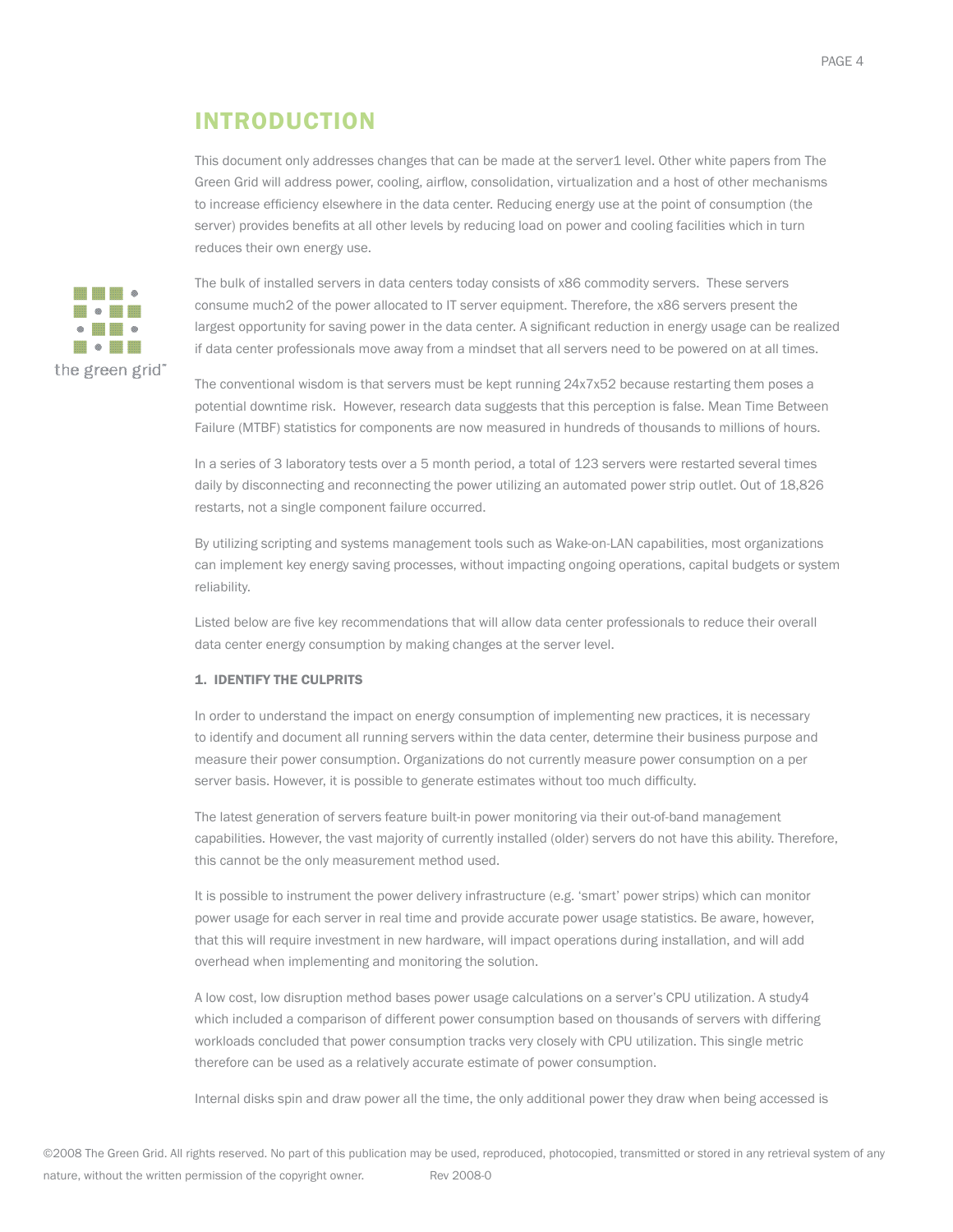to move the read/write head. The dynamic differential between idle and fully utilized is only around 30% of the disks power draw, and as a fraction of overall system power that is negligible.

Memory is constantly being refreshed and drawing power regardless of it being read or written to - the change in memory power draw with use is also not significant when taken as a fraction of overall system power use.

Most I/O and memory use also comes with some CPU activity, since the CPU is used to manage and monitor the progress of the task, and as such disk and memory use correlates to CPU utilization.



The CPU varies dramatically in its power draw, since the architecture has been optimized to enable large parts of the silicon to shut down when in idle states - as such it is unique in being the only component of the system that has a marked effect on system level power draw based on its utilization.

Figure 1 illustrates a model where server power consumption scales linearly with CPU utilization



#### Figure 1: CPU Utilization to Power Consumption

Most servers are already collecting CPU utilization information via systems management software; however few organizations make use of this data other than for capacity planning. By taking average CPU utilization over a defined period of time, it is possible to calculate an estimate of the power consumed for that period.

Since our model scales linearly from idle to maximum utilization, once we know the power draw of a server at peak usage and at idle it becomes a simple arithmetic operation to estimate power usage at any utilization rate.

Until recently the only power figure published for servers was the rating of the power supply, which is typically much higher than the actual power consumed. However, an increasing number of server manufacturers are now publishing actual power utilization figures for current models at idle and at maximum CPU utilization. This is being driven by the adoption of the ASHRAE Thermal Guideline5 or similar manufacturers report which provides power ratings for minimum, typical, and full configuration. The ASHRAE Guideline was published by ASHRAE's TC 9.9 and was developed by the majority of server manufacturers and other stakeholder ASHRAE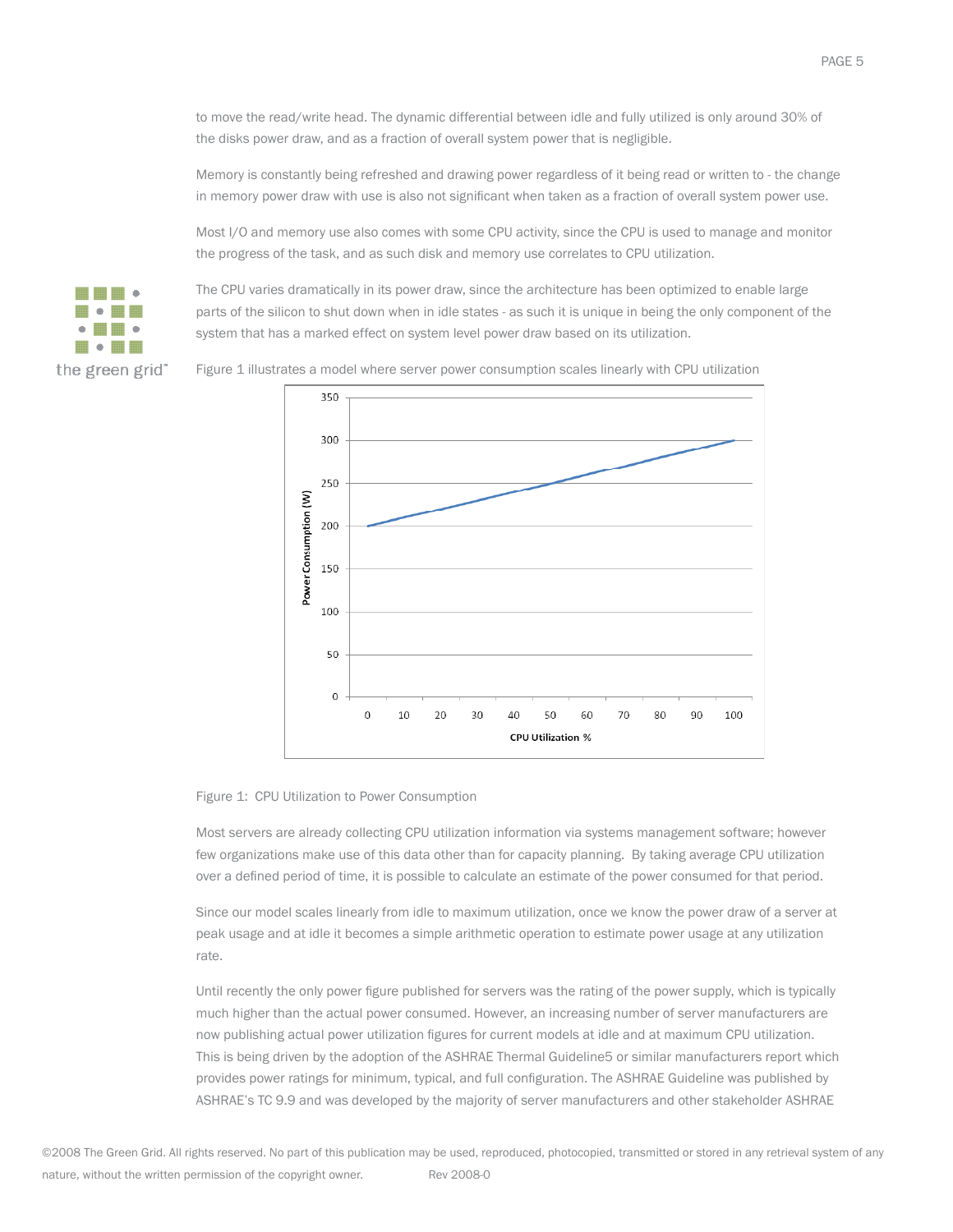#### members.

Most organizations standardize on server specifications. Therefore it is likely that a limited number of differing server models exist at any particular site. Therefore, measuring the power consumption of a single server of each type at full load and at idle will not be complicated or time consuming and will provide sufficient accuracy to make informed decisions.

Once these figures are available, an estimate of power consumption (P) at any specific CPU utilization (n%) can be calculated using the following formula:

Pn = (Pmax – Pidle)  $*$  n/100 + Pidle

#### Example:

 $\bullet \qquad \bullet$ **Monte** the green grid"

**MARINE Model** 

> If a server has a maximum power draw of 300 Watts (W) and an idle power draw of 200W, then at 5% utilization the power draw would approximate to:

Power Utilization at 5%  $= (300 - 200) * 5/100 + 200$  $=100 * 0.05 + 200$ =205W

If the server was running at that average utilization for a 24 hour period, then the energy usage would equate to the following:

205W  $*$  24 = 4920 Watt hour (Wh) = 4.92 kilowatt hour (kWh)

Through empirical measurement of various servers using a power analyzer6 this approximation has proven to be accurate to within ±5% across all CPU utilization rates.

A baseline of current power usage throughout the data center can be created by adding up the power usage for all the servers in the data center. This data can then inform later decisions regarding which changes will have the most positive impact on overall server power usage.

#### 2. ENABLE SERVER PROCESSOR POWER SAVING FEATURES

In recent years, x86 server processors have begun to incorporate the power saving architectures that have been common in both desktop and laptop computers. Enabling this feature can result in overall system power savings of up to 20%.

The power saving is achieved by reducing the frequency multiplier (Frequency identifier or FID) and the voltage (Voltage identifier or VID) of the CPU. Intel's version of this technology is known as either Enhanced Intel SpeedStep Technology (EIST) or Demand Based Switching (DBS) and AMD's version is marketed under the name Cool'n'Quiet or PowerNOW! The combination of a specific CPU frequency and voltage is known as a performance state (p-state). Moving forward, this paper will utilize the term 'p-state control' to refer to the capability to reduce frequency and voltage.

Altering the p-state can reduce a server's power consumption when at low utilization but can still provide the same peak level of performance when required. The switch between p-states is dynamically controlled by the operating system and occurs in micro-seconds, causing no perceptible performance degradation.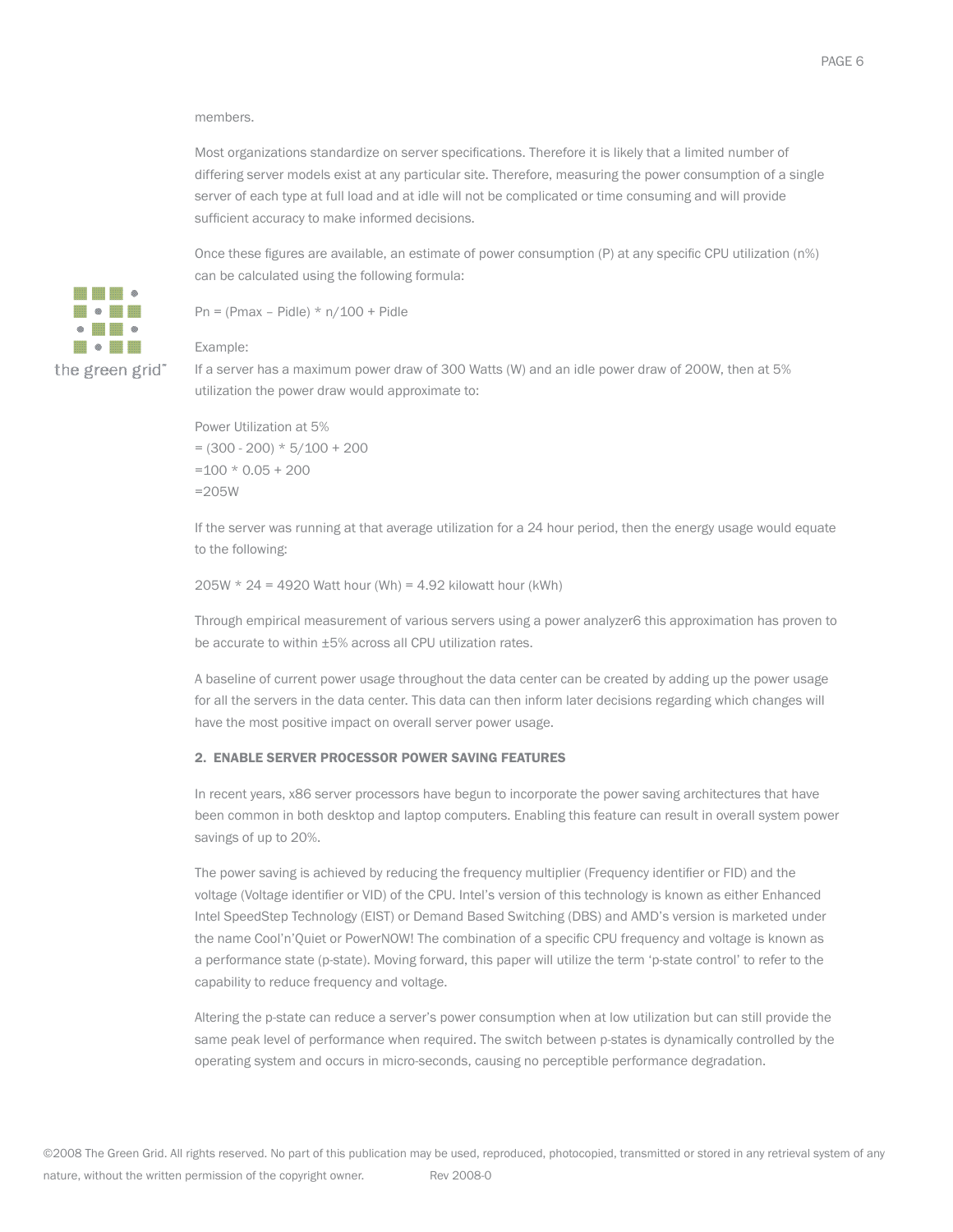



Although a processor may be p-state capable, both the system Basic Input-Output System (BIOS) and the operating system must be capable of enabling the feature to make use of it. Check the BIOS of a representative sample of each server model to find out if the server supports the relevant version of the p-state technology.

Further information regarding the impact of p-state control on system power consumption can be found in documentation from both AMD8 and Intel9.

Instructions on how to implement p-states on the three main x86 commodity server operating systems can be found in Appendix A.

#### 3. RIGHT-SIZE SERVER FARMS

In recent years, Web services have driven the growth of server farms in data centers. In many cases these server farms are vastly over-provisioned. The analysis of server farm usage patterns will reveal the potential for 'right-sizing'. Unneeded capacity can be turned off, but the server farm can still provide sufficient resiliency for agreed upon service levels.

Data center owners should perform analysis of server utilization data (CPU, disk and network) across all servers in a server farm. Average utilization across the farm is likely to follow a daily, weekly and/or monthly pattern.

If enough utilization data has been collected to demonstrate the trends over time, an informed decision can be made regarding how many actual servers are required to provide peak service levels plus resilience. It is likely that this number is lower than the actual number of servers in the farm, meaning that the surplus capacity can be powered down to conserve energy.

For example, if a server farm consisting of 10 servers has a maximum utilization (max of CPU, disk or network utilization per server) across the farm of 50% this is an aggregate utilization of 500%, which equates to 5 servers running at 100%. To provide sufficient headroom and still allow for resilience, the farm could easily run with 7 servers (peak utilization of  $500/7 = 71\%$ ). Under this scenario, if one server failed sufficient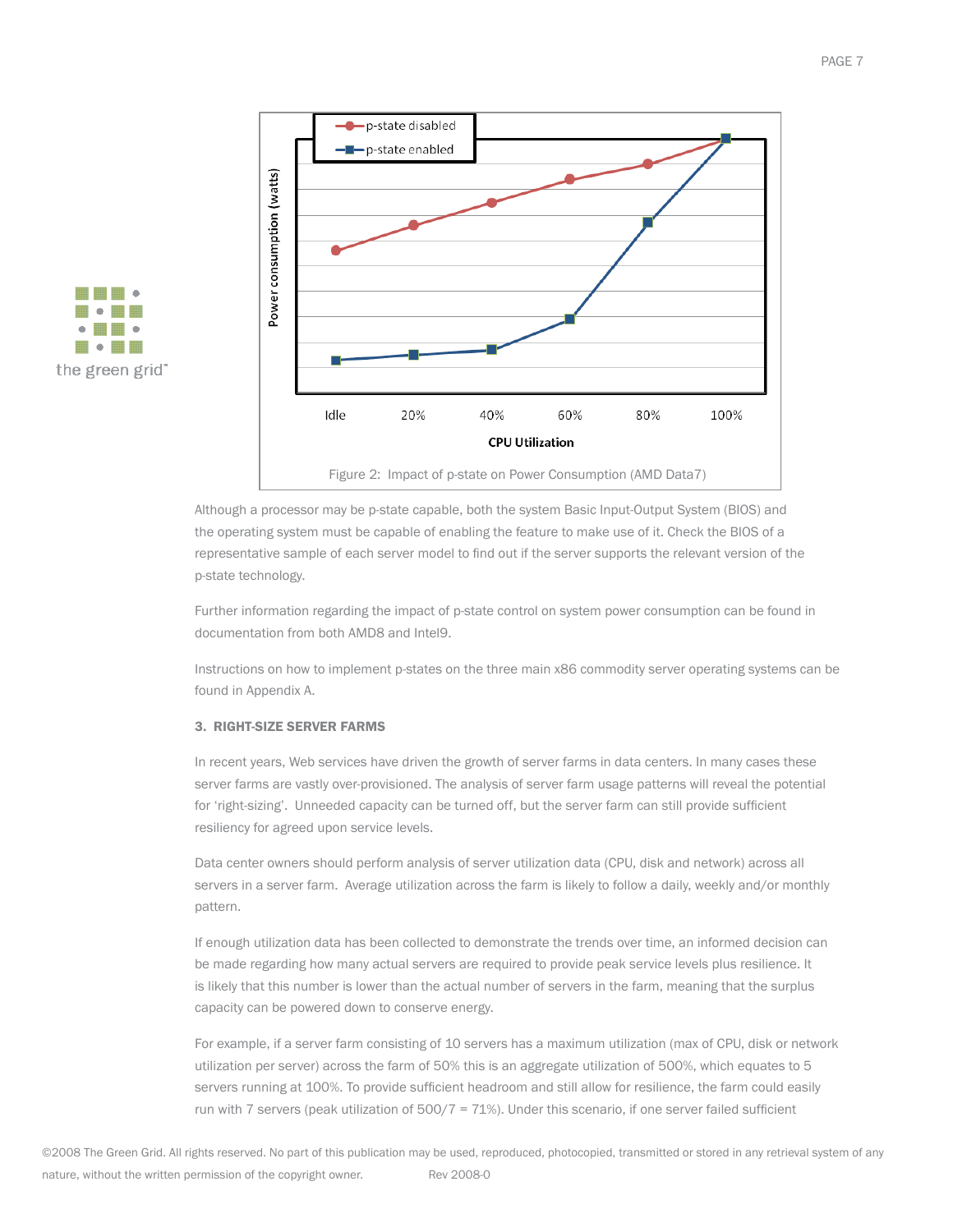capacity would still exist (with 6 servers peak utilization would be at 83%) and 3 warm standby servers would still be available to rapidly recover the availability levels should one of the active servers fail. In this example, a power saving equivalent of up to 3 servers is possible for this farm.

It is possible to automate the restart of servers by using either built-in out-of-band power management capabilities or Wake-on-LAN tools. Out-of-band management capabilities can be controlled via vendor specific software or through standard SNMP methods.

#### 4. POWER DOWN SERVERS WHEN NOT IN USE



Certain types of servers will regularly go unused for random, lengthy periods of time. These should be targeted for powering down. Typical examples are servers found in test and development environments. The test team will know when a test run has finished. These particular test machines should then be powered down until they are needed. In addition, development build systems should be powered down until a build run is required.

CPU utilization statistics will show that certain machines have a consistently low (typically an idle server will run at <1%) CPU utilization for large periods of time. Analysis of server utilization over time will normally reveal a pattern to when the servers are busy. These machines could be scheduled to power down for the periods of time that they are idle and then powered up in time to perform their useful work.

For example, a server executing backup software which is only busy from 10PM until 6AM could be scheduled to power itself down at 8AM every day (checking beforehand to ensure that backups had completed for the day) and then be powered up by operations management tools or a job scheduling system at 9PM ready to perform the next night's backups. If the server were required for a restore during the day, the operator could run a script that would power the machine back up, run the restore and then power the machine back down.

#### 5. DECOMMISSION OLD SYSTEMS THAT PROVIDE NO USEFUL WORK

Anecdotal evidence suggests that a significant number of installed servers are not used at all by anyone. These are older servers that have fallen out of use but have not been decommissioned. No one has tracked whether anyone still uses them or not. These machines can be identified by analyzing their use (or lack thereof).

Servers of this type will usually have very low utilization rates all the time, with only the occasional spikes of utilization when standard housekeeping tasks run (backups, virus scans, etc.). The machines are however performing no useful purpose and are just consuming power and heating the data center for no good reason.

Once a machine has been identified as "unused" it is possible to confirm this status by analyzing network statistics. This exercise will ensure that all connections to the machine in question are from management systems and not from other business systems or from end users. If end users are indeed linked to the server in question, these end users should be contacted to determine how the server is providing useful work. It is highly likely that the connections are merely legacy in nature and can be terminated.

Once the server has been categorically confirmed as unused it can either be decommissioned, or turned off and put aside as stock ready for deployment should users develop a relevant requirement.

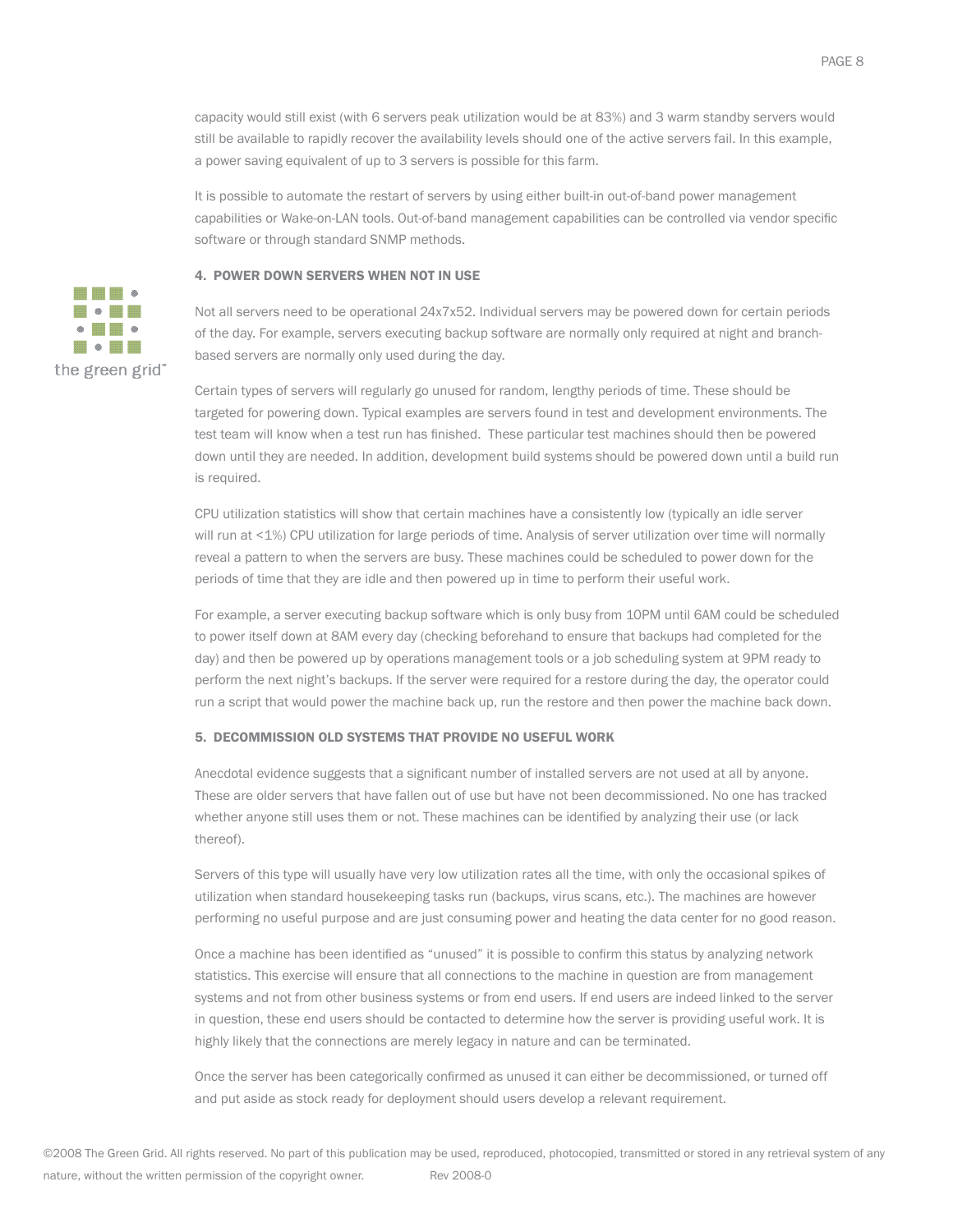Keeping a legacy server around simply because it is available may be poor efficiency practice. New servers available today offer better performance with significantly reduced energy demands. If the decision is made to retire legacy servers, they should be processed for recycling and/or repurposing. Most server manufactures have global recycling programs available. In addition there are numerous third-party groups who embrace environmentally benign practices in the recycling of e-waste10.

### **SUMMARY**



It is not necessary to invest in large scale hardware refresh programs or consolidation exercises to start making a positive impact on energy efficiency. Identifying energy wasters, enabling power saving features, right sizing, powering down underutilized servers and decommissioning legacy servers all represent a major entitlement for energy reductions. An immediate difference can be made by adjusting the way existing servers are running and moving away from traditional thinking. A positive impact can be made on the environment, on energy consumption, and ultimately on the bottom line with minimal effort.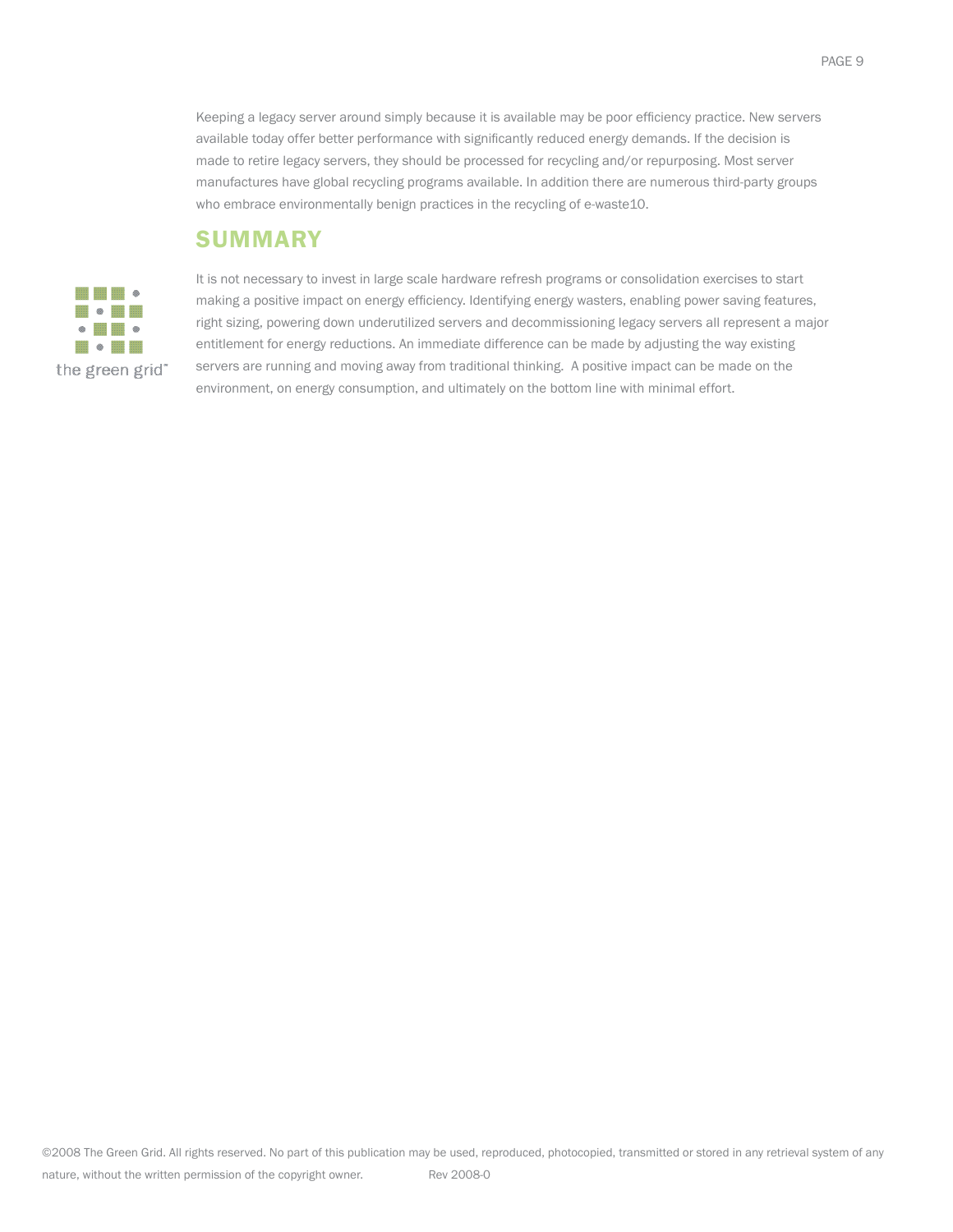# APPENDIX A: HOW TO ENABLE P-STATE SUPPORT IN THE MOST PREVALENT SERVER OPERATING SYSTEMS

#### WINDOWS OPERATING SYSTEMS

Microsoft operating systems from Windows Server 2003 onwards automatically include Intel p-state support. Add-in drivers are available from server hardware vendors that enable support in Windows 2000.



AMD p-state support requires an add-in driver11 (available from AMD) for all Microsoft operating systems. Although the relevant drivers may be installed, the correct Windows power scheme must also be selected for p-state control to be put into effect.

The power scheme to enable this function in Windows 2000 Server and Windows Server 2003 (up to service pack 1) is called 'Minimal Power Management'. In Windows Server 2003 service pack 2, the scheme is called 'Server Balanced Power and Performance'.

When Windows Server 2008 is released it will automatically enable p-state control where available in hardware12.

#### **OPENSOLARIS**

The Sun operating systems also include p-state support. One such tool is called Project: Tesla: OpenSolaris Enhanced Power Management. Information on this tool can be found at the following URL: http://www.opensolaris.org/os/project/tesla/

This tool features AMD/Intel CPU frequency / voltage scaling support (PowerNOW!/Speedstep), CPU throttling and support for suspend to RAM on x86-based systems.

The Solaris operating system takes advantage of p-states by default (no user configuration required). The following command will list the available p-states for the CPU on a server: \$ kstat -m cpu\_info -s supported\_ frequencies\_Hz. If more than one supported frequency is listed for each of the CPU instances, this means that Solaris supports frequency scaling of those CPUs.

CPU power management can be enabled on certain Intel systems and CPU idle threshold can be set by adding the following two entries to the power.conf(4) file: cpupm enable and cpu-threshold 15s. After the desired idle threshold has been reached, verification that the CPU(s) are running at the lowest supported frequency can be validated via the following command: \$ kstat -m cpu\_info -s current\_clock\_Hz.

#### LINUX

The Linux kernel, starting from version 2.6.18, also enables power saving settings. The following commands enable access to the settings:

- /sys/devices/system/cpu/ controls the Multi-core related setting
- sched\_mc\_power\_savings
- Setting 0 (default, optimal performance; e.g. no power saving)
- Setting 1 (power saving enabled)
- /sys/devices/system/cpu/ controls the multi-threading setting
- sched\_smt\_power\_savings
- Setting 0 (default, optimal performance; e.g. no power saving)
- Setting 1 (power saving enabled)

For more information please access the following URL: http://oss.intel.com/pdf/mclinux.pdf